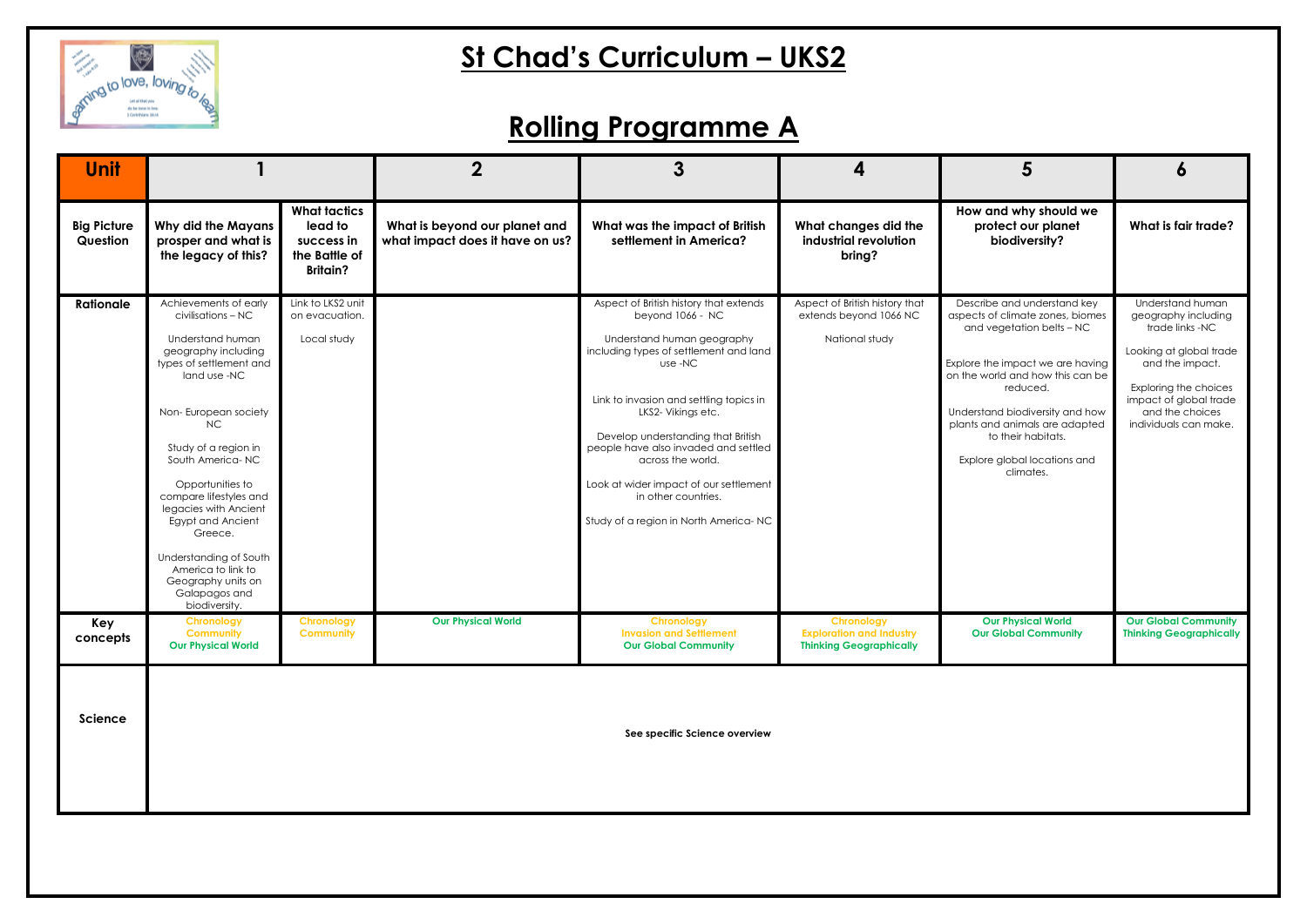

## **Rolling Programme A**

| <b>DT</b>                                                                                    |                                                                                                              |                                                                                                                                      | <b>Mechanisms</b>                                                                                                                                                  | <b>Structures</b>                                                                                                               |                                                                                                           |                                                                                                                                             | Cookery -                                                                  |
|----------------------------------------------------------------------------------------------|--------------------------------------------------------------------------------------------------------------|--------------------------------------------------------------------------------------------------------------------------------------|--------------------------------------------------------------------------------------------------------------------------------------------------------------------|---------------------------------------------------------------------------------------------------------------------------------|-----------------------------------------------------------------------------------------------------------|---------------------------------------------------------------------------------------------------------------------------------------------|----------------------------------------------------------------------------|
|                                                                                              |                                                                                                              |                                                                                                                                      | Analyse, Practice, Design, Make,<br>Evaluate                                                                                                                       | Analyse, Practice, Design, Make,<br>Evaluate                                                                                    |                                                                                                           |                                                                                                                                             | Analyse, Practice, Design<br>, Make, Evaluate                              |
| Art                                                                                          |                                                                                                              | Drawing and<br>Paintina<br>Analyse, Practice,<br>Design, Make,<br>Evaluate<br>War scene - colour,<br>tone shade<br>Artist: Paul Nash |                                                                                                                                                                    |                                                                                                                                 | Painting<br>Analyse, Practice, Design,<br>Make, Evaluate<br>Colour, texture, layers<br>Artist: L.S. Lowry | Sculpture<br>Analyse, Practice, Design, Make<br>Evaluate<br>3D sculptures using wire and<br>papier - maches<br>Artist: Niki De Saint Phalle |                                                                            |
| Computing                                                                                    | <b>Presentations</b>                                                                                         |                                                                                                                                      | <b>Video Creation</b>                                                                                                                                              | <b>Presentations</b>                                                                                                            | Photography                                                                                               | Animation                                                                                                                                   | <b>Data Handling</b>                                                       |
| <b>Information</b><br><b>Technology</b><br>Data<br>Handling to<br>be taught<br>within maths. | Creation of<br>powerpoint<br>presentations to<br>demonstrate how<br>Mayans prospered<br>and the legacy left. |                                                                                                                                      | A video produced to demonstrate<br>understanding of our solar system.<br>Year 5 - Use cutaway and split screen<br>tools.<br>Year 6 – Use picture in picture tools. | Children to develop understanding of<br>website creation through identifying<br>the impact of British settlement in<br>America. | Children develop knowledge<br>of creating 3D images.                                                      | Animation used to demonstrate<br>how we should continue to look<br>after our planet.                                                        | Using Microsoft Excel /<br>Numbers to support<br>Curriculum unit learning. |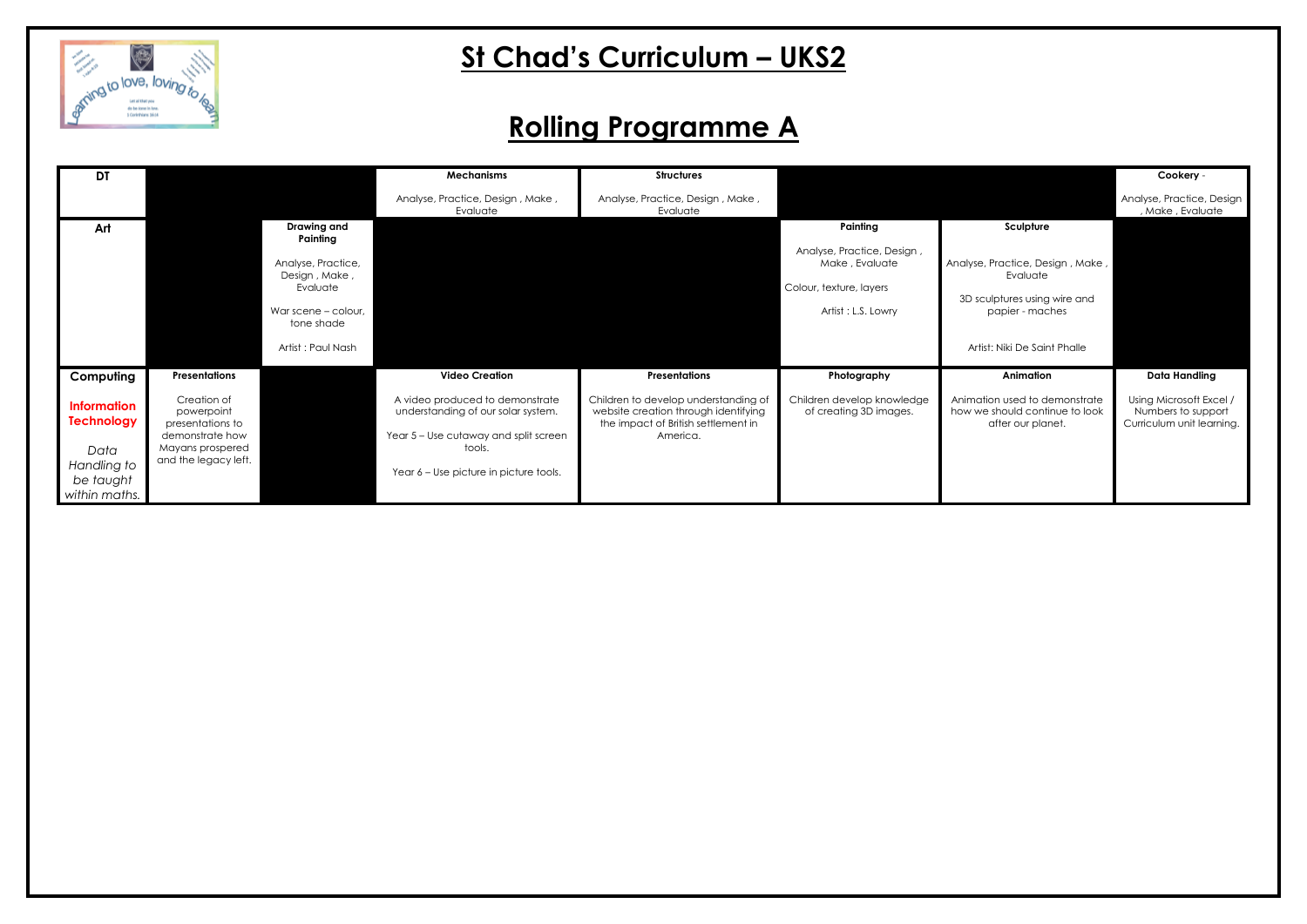

## **Rolling Programme A**

|                                                              | Term 1                                                                             | Term 2                                                                                                                                              | Term 3                                                                                                                                                        | Term 4                                                               | Term 5                                          | Term 6                                                                                                       |
|--------------------------------------------------------------|------------------------------------------------------------------------------------|-----------------------------------------------------------------------------------------------------------------------------------------------------|---------------------------------------------------------------------------------------------------------------------------------------------------------------|----------------------------------------------------------------------|-------------------------------------------------|--------------------------------------------------------------------------------------------------------------|
| R.E                                                          | U2.6: What does it mean to be a<br>Muslim in Britain today?                        | UC2b3: How can following God<br>bring<br>freedom and justice?                                                                                       | UC2b1: What does it mean if God is<br>holy and loving?                                                                                                        | UC2b7: What difference does the<br>Resurrection make for Christians? | U2.1: Why do some people believe<br>God exists? | UC2.5: What would Jesus do?                                                                                  |
| <b>PSHE</b>                                                  | <b>JIGSAW</b>                                                                      | <b>JIGSAW</b>                                                                                                                                       | <b>JIGSAW</b>                                                                                                                                                 | <b>JIGSAW</b>                                                        | <b>JIGSAW</b>                                   | <b>JIGSAW</b>                                                                                                |
| See<br>Safeguarding<br>Curriculum<br>for further<br>details. | Being Me in My World                                                               | <b>Celebrating Difference</b>                                                                                                                       | <b>Dreams and Goals</b>                                                                                                                                       | <b>Healthy Me</b>                                                    | Relationships                                   | Changing Me                                                                                                  |
|                                                              | Year 5                                                                             | Year 5                                                                                                                                              | Year 5                                                                                                                                                        | Year 5                                                               | Year 5                                          | Year 5                                                                                                       |
|                                                              | Dance - Theseus and the Minotaur                                                   | <b>Gymnastics - Space</b>                                                                                                                           | <b>Gymnastics - Movement</b>                                                                                                                                  | Dance - Eco Dance                                                    | Athletics - Unit 1                              | Athletics - Unit 2                                                                                           |
| P.E                                                          | Net / Court / Wall Games                                                           | <b>Invasion and Target</b>                                                                                                                          | <b>Invasion Games</b>                                                                                                                                         | <b>Striking and Fielding Games</b>                                   | Year 6                                          | Year 6                                                                                                       |
| <b>Indoor</b>                                                | Year 6                                                                             | Year 6                                                                                                                                              | Year 6                                                                                                                                                        | Year 6                                                               | Athletics - Unit 1                              | Athletics - Unit 2                                                                                           |
| Outdoor                                                      |                                                                                    | <b>Gymnastics - Shape and Balance</b>                                                                                                               | <b>Gymnastics - Movement</b>                                                                                                                                  | Dance - Eco-Dance                                                    |                                                 |                                                                                                              |
|                                                              | Dance - Theseus and the Minotaur<br><b>Invasion Games</b><br>(Hockey and Football) | Net / Court / Wall Games<br>(Volleyball and Tennis)                                                                                                 | <b>Striking and Fielding Games</b>                                                                                                                            | <b>Invasion Games</b><br>(Netball and Basketball)                    |                                                 |                                                                                                              |
|                                                              | <b>Computer Networks</b>                                                           |                                                                                                                                                     |                                                                                                                                                               | <b>Computer Programming</b>                                          | <b>Computer Programming</b>                     |                                                                                                              |
| Computing                                                    | Search Engines<br>(Year 5)                                                         |                                                                                                                                                     |                                                                                                                                                               | Selection in Programming<br>(Year 5)                                 | Programming Music<br>(Year 5)                   |                                                                                                              |
|                                                              | <b>Bletchley Park</b><br>(Year 6)                                                  |                                                                                                                                                     |                                                                                                                                                               | Variables in Programming<br>(Year 6)                                 | Intro to Python<br>(Year 6)                     |                                                                                                              |
| <b>Music</b>                                                 |                                                                                    | <b>Composition Notation</b><br>(Year 5)<br>Artist(s): The Bangles, Henry Purcell  <br><b>Advanced Rhythms</b><br>(Year 6)<br>Artist(s): Steve Reich | Composition to represent the festival<br>of colour<br>(Year 5)<br>Artist(s): Edvard Grieg, Felix<br>Mendelssohn, Bedrich Smetana<br>Dynamics, Pitch and Tempo |                                                                      |                                                 | Blues<br>(Year 5)<br>Artist(s): A variety<br>Theme and Variations<br>(Year 6)<br>Artist(s): Benjamin Britten |
|                                                              |                                                                                    |                                                                                                                                                     | (Year 6)<br>Artist(s): Felix Mendelssohn                                                                                                                      |                                                                      |                                                 |                                                                                                              |
| French                                                       |                                                                                    | Year 5<br>French Monster Pets                                                                                                                       | Year 5<br>Shopping in France                                                                                                                                  |                                                                      |                                                 | Year 5<br>Verbs in a Week                                                                                    |
|                                                              |                                                                                    | Shopping in France                                                                                                                                  | Verbs in a Week                                                                                                                                               |                                                                      |                                                 | Meet my French family                                                                                        |
|                                                              |                                                                                    | Year 6<br>French sport and the Olympics                                                                                                             | Year 6<br>In my French house                                                                                                                                  |                                                                      |                                                 | Year 6<br>Planning a French holiday                                                                          |